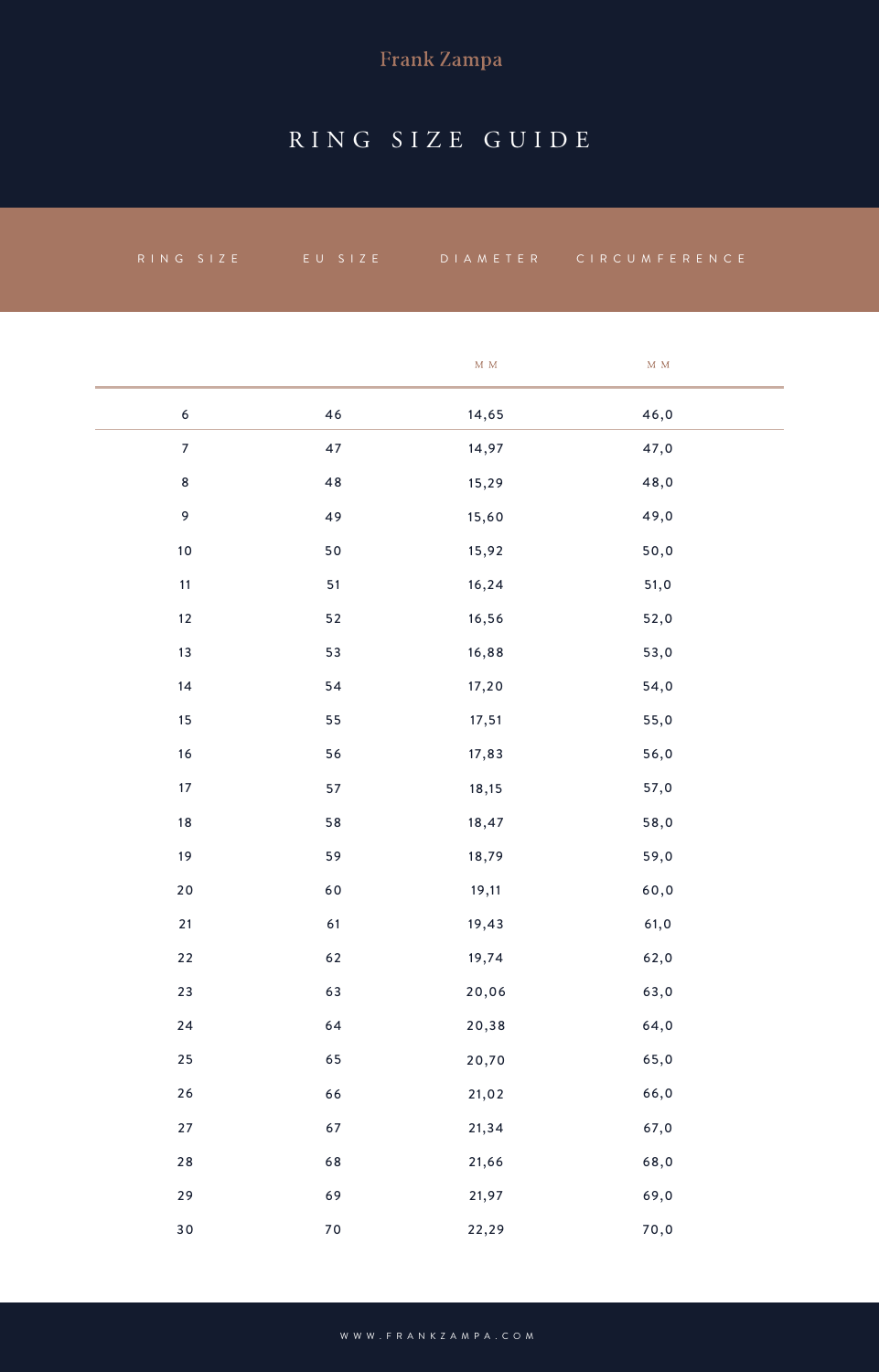At Frank Zampa, we want to ensure that your online shopping experience is as easy as possible. We understand the importance of getting the right size. Our practical tips below will help you measure and determine your size according to the European ring size chart. If you're still left unsure, we will be more than happy to assist you either through our online chat option or in-store.

The chart below will help you to determine your ring size. To make sure that the guide is scaled to 100%, you can use the provided line below and position your credit card on the line below. Adjust the image size until the card is set exactly between the 2 vertical lines.



### MEASURE YOUR RING SIZE: THE ONLINE METHOD

Place your ring on the circles below until you find the one which is of the right size. You should only be able to see the inner solid colour with no white showing. Should your ring fall between two sizes, we always recommend to choose the larger size.

To determine your ring size, find the respective Diameter (mm) in our Ring Size Conversion Chart.

Your ring should fit snuggly on your finger without easily falling off. It should feel comfortable; not too tight and not too loose.

Check your size more than once and on different days - fingers tend to swell and change in size especially in cold/hot weather.

If your finger size falls between sizes, opt for the larger size.



The above measuring instructions are for reference only. If you require further assistance, kindly contact us on info@frankzampa.com.

#### KEEP IN MIND THE BELOW TIPS:



Most rings can be re-sized; however, it is best to speak to us so we can discuss all options depending on the ring chosen.

### **Frank Zampa**



### RING MEASURING GUIDE